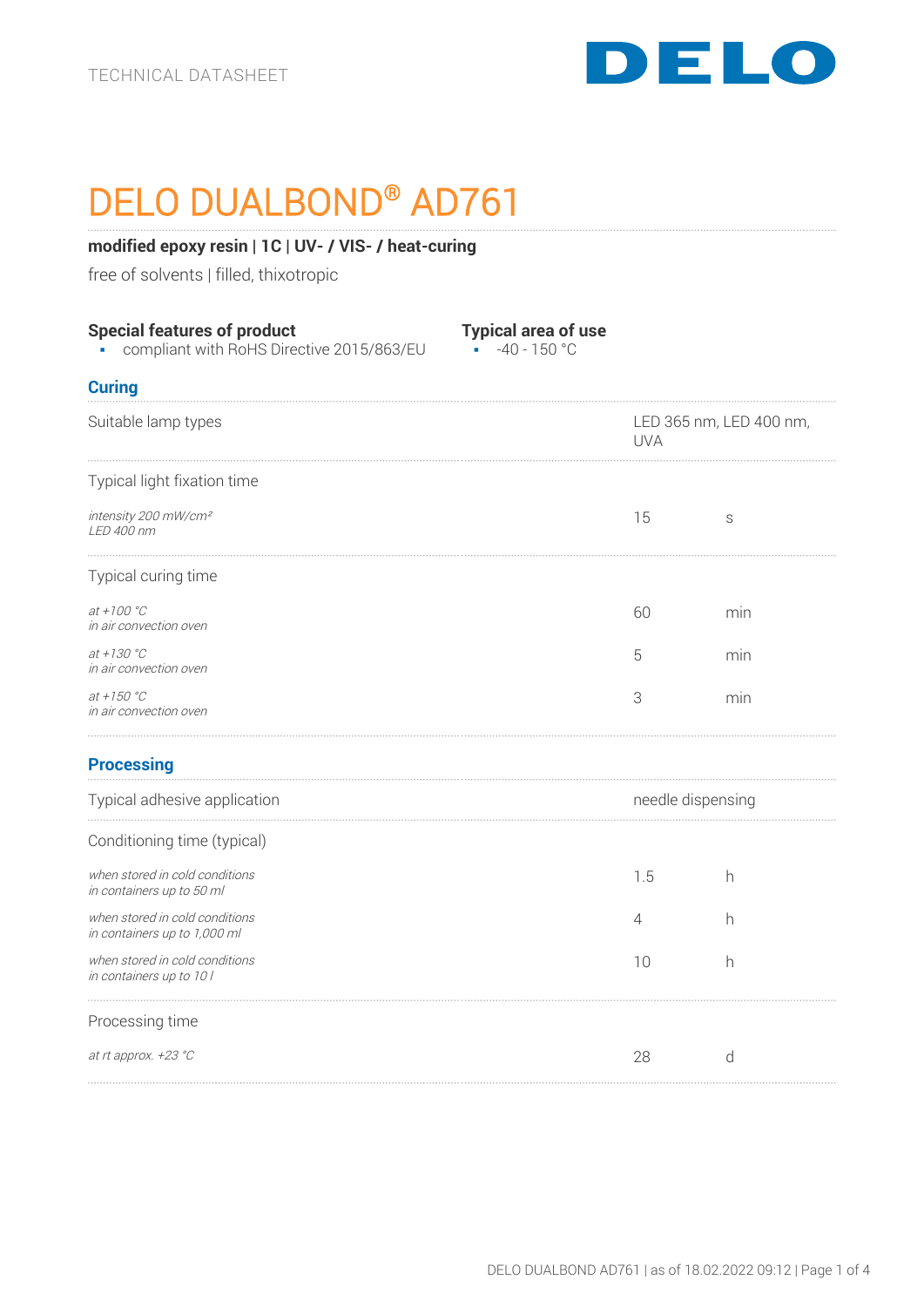

# Storage life in unopened original container

| up to $\lt$ = 1  <br>at 0 °C to +10 °C                                                                                                           | 6           | month(s)          |
|--------------------------------------------------------------------------------------------------------------------------------------------------|-------------|-------------------|
| from > 11<br>at 0 $^{\circ}$ C to +10 $^{\circ}$ C                                                                                               | 3           | month(s)          |
| <b>Technical properties</b>                                                                                                                      |             |                   |
| Color in cured condition in 1 mm layer thickness                                                                                                 | yellowish   |                   |
| Transparency in cured condition in 1 mm layer thickness                                                                                          | transparent |                   |
| <b>Parameters</b>                                                                                                                                |             |                   |
| Density<br>by the criteria of DIN EN ISO 2811-3   liquid                                                                                         | 1.14        | q/cm <sup>3</sup> |
| Viscosity<br>liquid   Rheometer   Shear rate: 10 1/s                                                                                             | 6000        | mPa·s             |
| Thixotropy index<br>liquid   Rheometer                                                                                                           | 1.5         |                   |
| Maximum curable layer thickness<br>DELO Standard 20   White substrate   400 nm   200 mW/cm <sup>2</sup>   15 s   Plus   at approx. +23 °C   24 h | 2.5         | mm                |
| Maximum curable layer thickness<br>DELO Standard 20   White substrate   400 nm   200 mW/cm <sup>2</sup>   30 s   Plus   at approx. +23 °C   24 h | $\geq 4$    | mm                |
| Compression shear strength<br>DELO Standard 5   <b>Glass   FR4</b>   400 nm   200 mW/cm <sup>2</sup>   15 s   Plus   130 °C   10 min             | 20          | MPa               |
| Compression shear strength<br>DELO Standard 5   Glass   Glass   130 °C   10 min                                                                  | 20          | MPa               |
| Compression shear strength<br>DELO Standard 5   <b>PC   PC  </b> 130 °C   10 min                                                                 | 40          | MPa               |
| Tensile strength<br>by the criteria of DIN EN ISO 527   400 nm   200 mW/cm <sup>2</sup>   60 s   Plus   130 °C   10 min                          | 22          | <b>MPa</b>        |
| Elongation at tear<br>by the criteria of DIN EN ISO 527   400 nm   200 mW/cm <sup>2</sup>   60 s   Plus   130 °C   10 min                        | 86          | ℅                 |
| Young's modulus<br>DMTA   400 nm   200 mW/cm <sup>2</sup>   60 s   Plus   130 °C   10 min                                                        | 1000        | MPa               |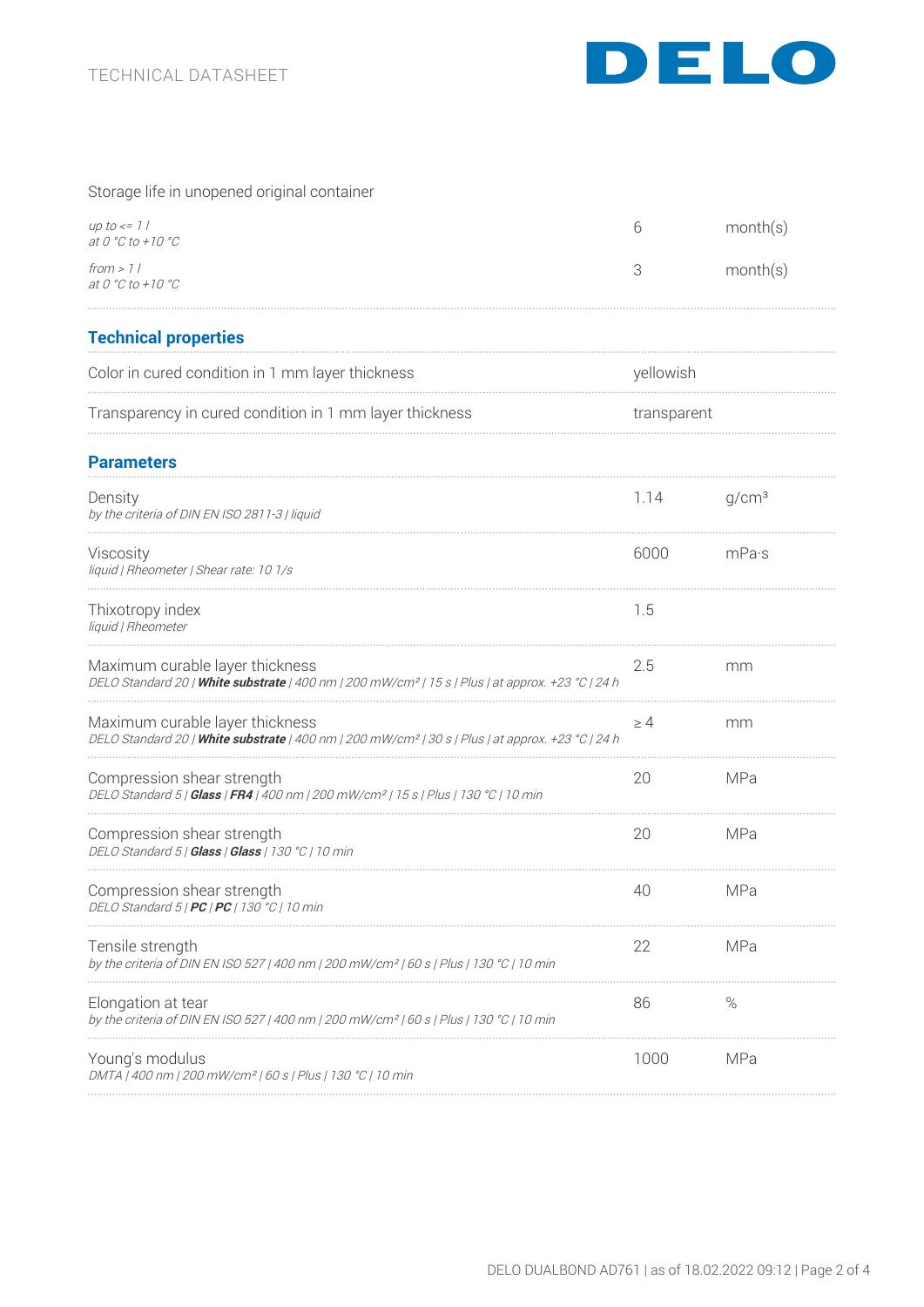# TECHNICAL DATASHEET



| Shore hardness D<br>by the criteria of DIN EN ISO 868   400 nm   200 mW/cm <sup>2</sup>   15 s   Plus   130 °C   10 min                                                                                                                                           | 56    |          |
|-------------------------------------------------------------------------------------------------------------------------------------------------------------------------------------------------------------------------------------------------------------------|-------|----------|
| Glass transition temperature<br>DMTA   400 nm   200 mW/cm <sup>2</sup>   60 s   Plus   130 °C   10 min                                                                                                                                                            | 48    | °C       |
| Coefficient of linear expansion<br>DELO Standard 26   TMA   Evaluation T: -40 °C - -20 °C   400 nm   200 mW/cm <sup>2</sup>   15 s   Plus   130 °C  <br>$10 \text{ min}$                                                                                          | 91    | ppm/K    |
| Coefficient of linear expansion<br>DELO Standard 26   TMA   Evaluation T: 60 °C - 140 °C   400 nm   200 mW/cm <sup>2</sup>   15 s   Plus   130 °C  <br>10 min                                                                                                     | 214   | ppm/K    |
| Shrinkage<br>DELO Standard 13   400 nm   200 mW/cm <sup>2</sup>   15 s   Plus   130 °C   10 min                                                                                                                                                                   | 3.3   | vol. $%$ |
| Water absorption<br>by the criteria of DIN EN ISO 62   Layer thickness: 4 mm   400 nm   200 mW/cm <sup>2</sup>   15 s   Plus   130 °C<br>  10 min   Type of storage: Media   Medium: Distilled water   Storage temperature: at approx. +23 °C  <br>Duration: 24 h | 0.5   | wt. $%$  |
| Volume resistivity<br>by the criteria of DIN EN 62631-3-1   400 nm   200 mW/cm <sup>2</sup>   15 s   Plus   130 °C   10 min                                                                                                                                       | >1E13 | Ohm·cm   |
| Surface resistance<br>by the criteria of DIN EN 62631-3-2   400 nm   200 mW/cm <sup>2</sup>   15 s   Plus   130 °C   10 min                                                                                                                                       | >6E11 | Ohm      |
| Creep resistance CTI<br>by the criteria of DIN EN 60112   400 nm   200 mW/cm²   60 s   Plus   130 °C   10 min                                                                                                                                                     | 600   |          |
| <b>Converting table</b>                                                                                                                                                                                                                                           |       |          |
| °F<br>$=$ (°C x 1.8) + 32<br>1 MPa = 145.04 psi<br>1 inch = $25.4$ mm<br>1 GPa = 145.04 ksi<br>1 mil = $25.4 \,\text{\textmu m}$<br>$1 \text{ cP} = 1 \text{ mPa·s}$<br>$= 28.3495$ g<br>$= 0.225$ lb<br>1 oz<br>1 N                                              |       |          |
|                                                                                                                                                                                                                                                                   |       |          |

## **General curing and processing information**

The curing time stated in the technical data was determined in the laboratory. It can vary depending on the adhesive quantity and component geometry and is therefore a reference value.The heating time of the components must be added to the actual curing time. It depends on component size and type of heat input. The specified curing temperature must be reached directly at the adhesive.Increasing or decreasing the curing temperature and / or irradiation intensity and / or irradiation time shortens or prolongs the curing time and can lead to changed physical properties.Parameters can vary for pure light curing, pure heat curing and a combination of light and heat curing.Depending on the adhesive quantity used, exothermic reaction heat is generated which can lead to overheating. In this case, a lower curing temperature is to be selected.All curing or light fixation parameters depend on material thickness and absorption, adhesive layer thickness, lamp type